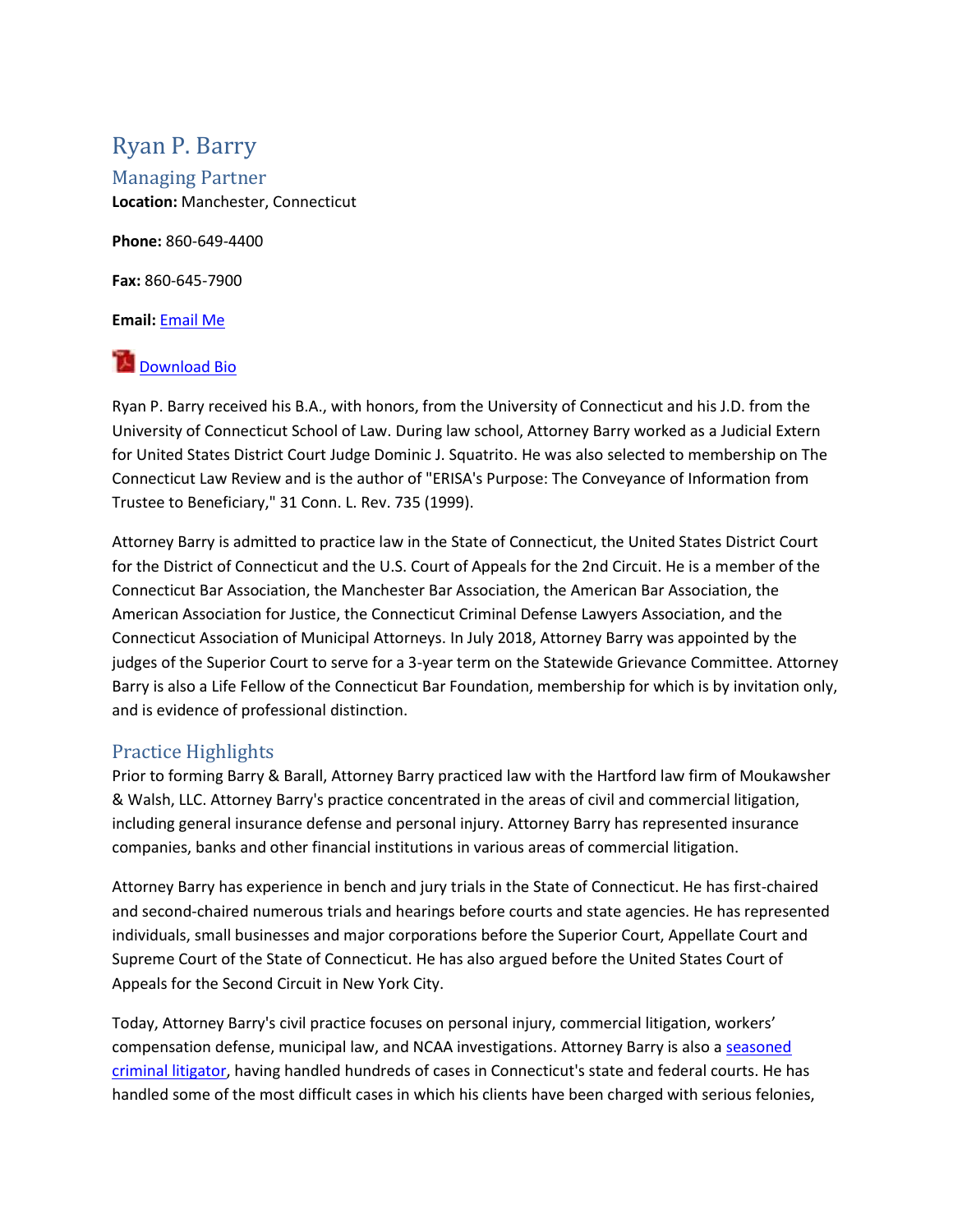such as [murder,](http://50.28.36.84/~bbsattorneys/criminal-defense/murder-homicide/) armed robbery, home invasion, manslaughter[, rape,](http://50.28.36.84/~bbsattorneys/criminal-defense/sex-crimes/rape/) risk of injury to a minor, child pornography and al[l types of drug cases.](http://50.28.36.84/~bbsattorneys/criminal-defense/drug-narcotic/) Over the years, Attorney Barry has represented several lenders in residential real estate matters. He is currently serving his 5<sup>th</sup> 2-year term as Town Attorney for the Town of Manchester and is a corporator for the Eastern Connecticut Health Network and United Bank.

# Personal

Attorney Barry is a lifelong resident of Manchester where he lives with his wife, Lisa, and their three children. Lisa is a tenured Associate Professor of Epidemiology at the University of Connecticut School of Medicine's Department of Psychiatry. The Barry's are members of the Ellington Ridge Country Club and Black Hall Country Club.

## **Areas of Practice**

- Personal Injury
- Worker's Compensation Defense
- Commercial Litigation
- Municipal Law
- NCAA Investigations

## **Bar Admissions**

- Connecticut, 2000
- U.S. District Court, District of Connecticut, 2000
- U.S. Court of Appeals, 2<sup>nd</sup> Circuit, 2014

#### **Education**

- University of Connecticut School of Law, Hartford, CT
	- o J.D.
	- o Connecticut Law Review, Member, 1998-1999
- University of Connecticut
	- o B.A.
	- o Honors: cum laude

#### **Representative Clients**

- Town of Manchester
- City of Middletown
- Connecticut Banker's Association

#### **Professional Associations & Memberships**

• American Association for Justice (AAJ), Member of Class Action Litigation Group, Member of Personal Jurisdiction Litigation Group, Member of Insurance Law Section, and Member of Sole Practitioner and Small Firm Section